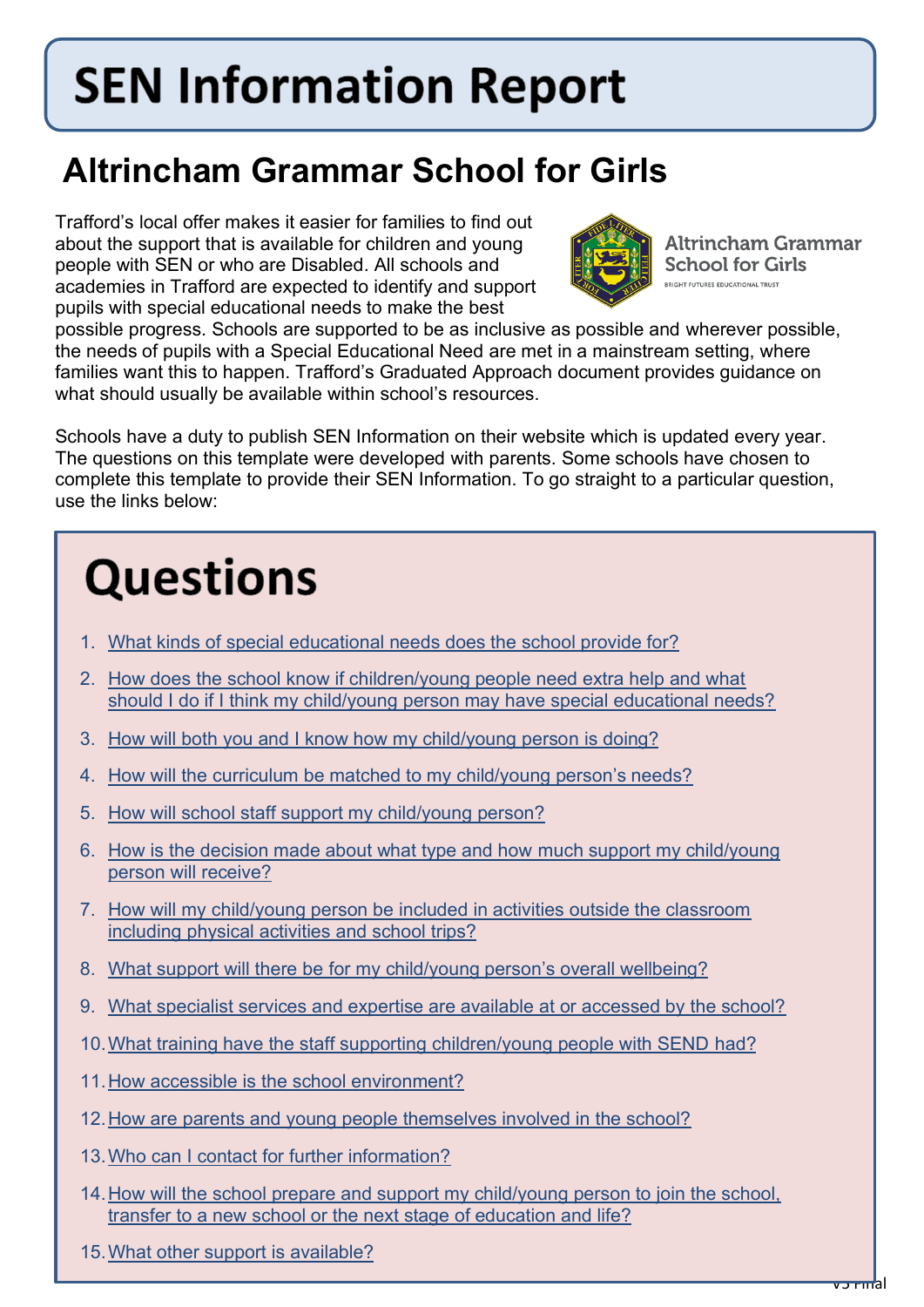#### <span id="page-1-0"></span>**1. What kinds of special educational needs does the school provide for?**

Altrincham Grammar School for Girls (AGGS) is a mainstream school which is committed to providing an outstanding education for its pupils. The following core values underpin school life:

- Unity
- Co-operation
- Empowerment
- Selflessness
- Perseverance
- Vision

Here, every student is valued equally and encouraged to develop to their full potential. Consequently, where AGGS is considered the right school for a student with a special educational need or disability (SEND), particularly in terms of academic ability and attainment, we will use a range of strategies and ensure that the most appropriate support is in place so that they can access the curriculum and extra-curricular opportunities to the fullest extent possible and achieve the best possible outcomes.

Teaching staff at AGGS have experience of providing for a range of special educational needs including:

- Specific Learning Difficulties such as dyslexia and dyspraxia
- Autistic Spectrum Condition, including high functioning autism or Asperger's syndrome
- Social, emotional and mental health difficulties such as anxiety and depression
- Speech and language difficulties
- Sensory Impairment (visual or hearing impairment)
- Attention Deficit Hyperactivity Disorder
- Physical disability

Parents/ carers are encouraged to contact the school to discuss individual student needs. Contact details are provided below.

#### <span id="page-1-1"></span>**2. How does the school know if children/ young people need extra help and what should I do if I think my child/young person may have special educational needs?**

At AGGS, we recognise the importance of early identification of needs and the benefits of good Home-School communication and strong relationships between pupils and teachers; parents/carers and pupils are encouraged to contact school or speak to a member of staff to discuss concerns as and when they arise.

In addition, there are effective systems and procedures in place to identify and support students who may have special educational needs:

- o Some students may already have an education, health and care (EHC) plan or have been identified as needing SEN Support by their previous educational setting, usually a primary school or another secondary school, in which case the information will be shared with us on transfer.
- $\circ$  The progress of all students is monitored by teaching staff using a variety of data. If the progress of any student is causing significant concern, then the senior tutor will contact parents/carers to discuss next steps, which could include classroom interventions, pastoral support such as participation in the student mentoring programme or referral to the SENCo.
- $\circ$  The SENCo will make an initial assessment of the students' difficulties, using information provided by teaching staff, classroom observations and standardised screening tests in the first instance. It may be

Find the full local offer of activities and services in Trafford: [www.trafforddirectory.co.uk/sendlocaloffer](http://www.trafforddirectory.co.uk/sendlocaloffer) Or contact the Family Information Service on 0161 912 1053 or fis@trafford.gov.uk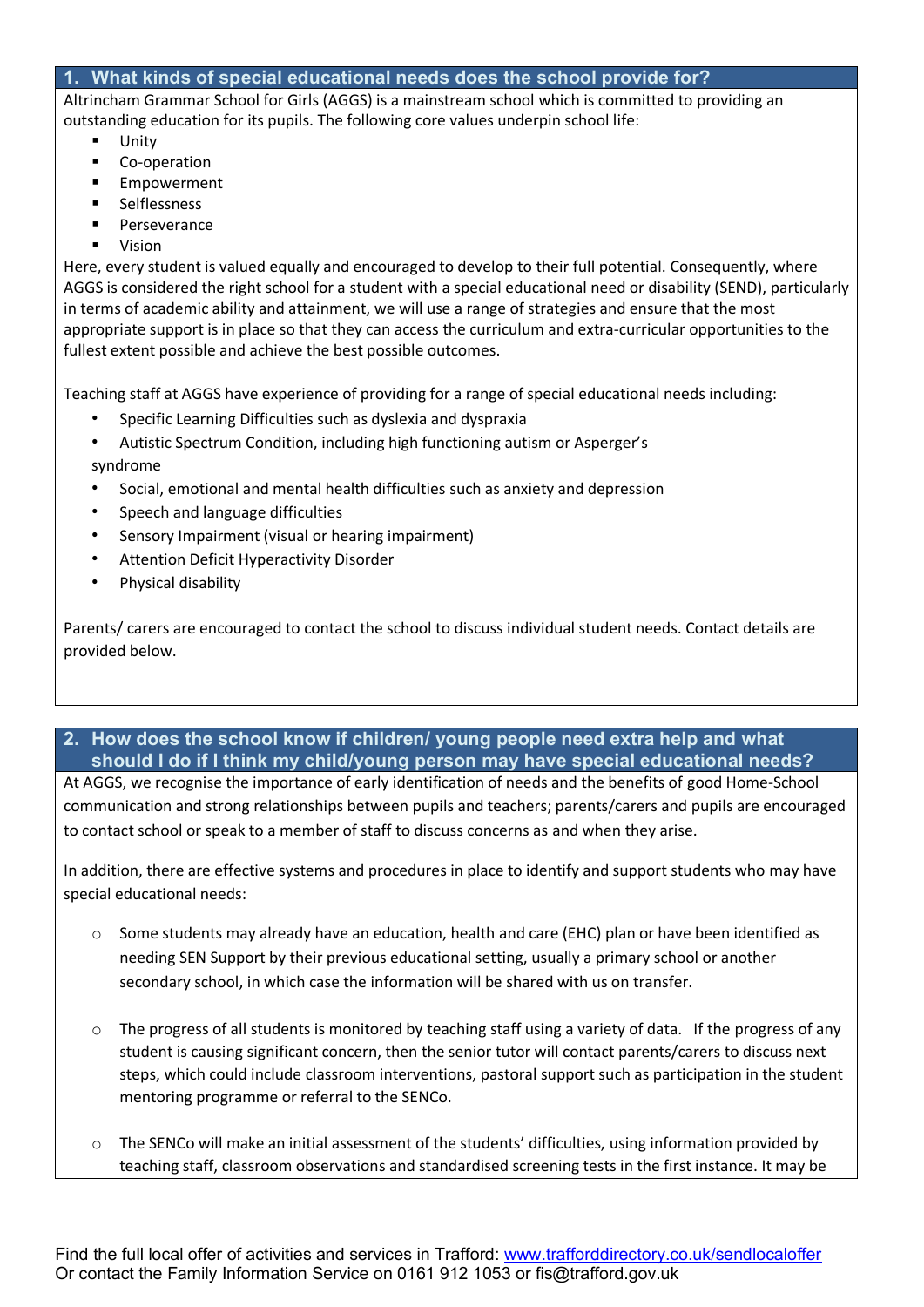that having collated the information, it is judged that the student should continue to be supported through the pastoral system or alternatively, that further referrals to outside agencies, or specialist assessments, are required to diagnose the underlying cause. Teaching and learning strategies and additional interventions can then be put in place according to individual need and will be regularly reviewed.

- $\circ$  Students with SEND will be placed on the SEN register and supported by an Access to Learning Plan which summarises the needs of the student and the strategies and interventions to be used by teaching staff to address any barriers to learning. This will be regularly reviewed with the student and with parents/carers. The student will be removed from the SEN register when/if they no longer need the additional support.
- o At all stages, parents/carers and students will be kept informed of the outcome of any assessment or referral.

#### <span id="page-2-0"></span>**3. How will both you and I know how my child/young person is doing?**

School communicates regularly with parents/carers about the progress of each student. This is done via an interim report, a full report and parents' evening appointments with subject staff as a matter of whole school policy. Interventions that parents/carers can help with at home can be discussed at parents' evening.

Parents/carers with a student on SEN support or with an EHC plan will also be invited to discuss progress towards desired outcomes and to assess the effectiveness of interventions at face to face review meetings and/or by telephone contact.

Parents/ carers are encouraged to share concerns that arise during the school year; a list of available contacts is provided below. Parents/ carers can expect a prompt response, in line with our communications policy.

#### <span id="page-2-1"></span>**4. How will the curriculum be matched to my child/young person's needs?**

AGGS aims to provide an academic, broad and balanced curriculum that enables all students to realise their potential. A variety of teaching and learning approaches are utilised and lessons are differentiated for a range of need, including special educational needs. In addition:

- o School will provide specialist equipment such as coloured reading rulers, coloured exercise books, laptops and iPads, reading pens and other aids where these are recommended by specialists working with students to ensure access to the curriculum.
- o Resources will also be modified in accordance with advice regarding eg font size, layout etc and the support and expertise of the sensory support service will be fully utilised to ensure pupil access to the curriculum.
- o Other significant modifications to the curriculum are unusual but will be considered on an individual basis as needs arise and in consultation with other agencies and health care practitioners.

#### <span id="page-2-2"></span>**5. How will school staff support my child/young person?**

Students will, first and foremost, be supported by high quality teaching. There are systems in place to ensure an outstanding quality of education is provided across the curriculum, which includes Learning Walks with a SEND focus.

Find the full local offer of activities and services in Trafford: [www.trafforddirectory.co.uk/sendlocaloffer](http://www.trafforddirectory.co.uk/sendlocaloffer) Or contact the Family Information Service on 0161 912 1053 or fis@trafford.gov.uk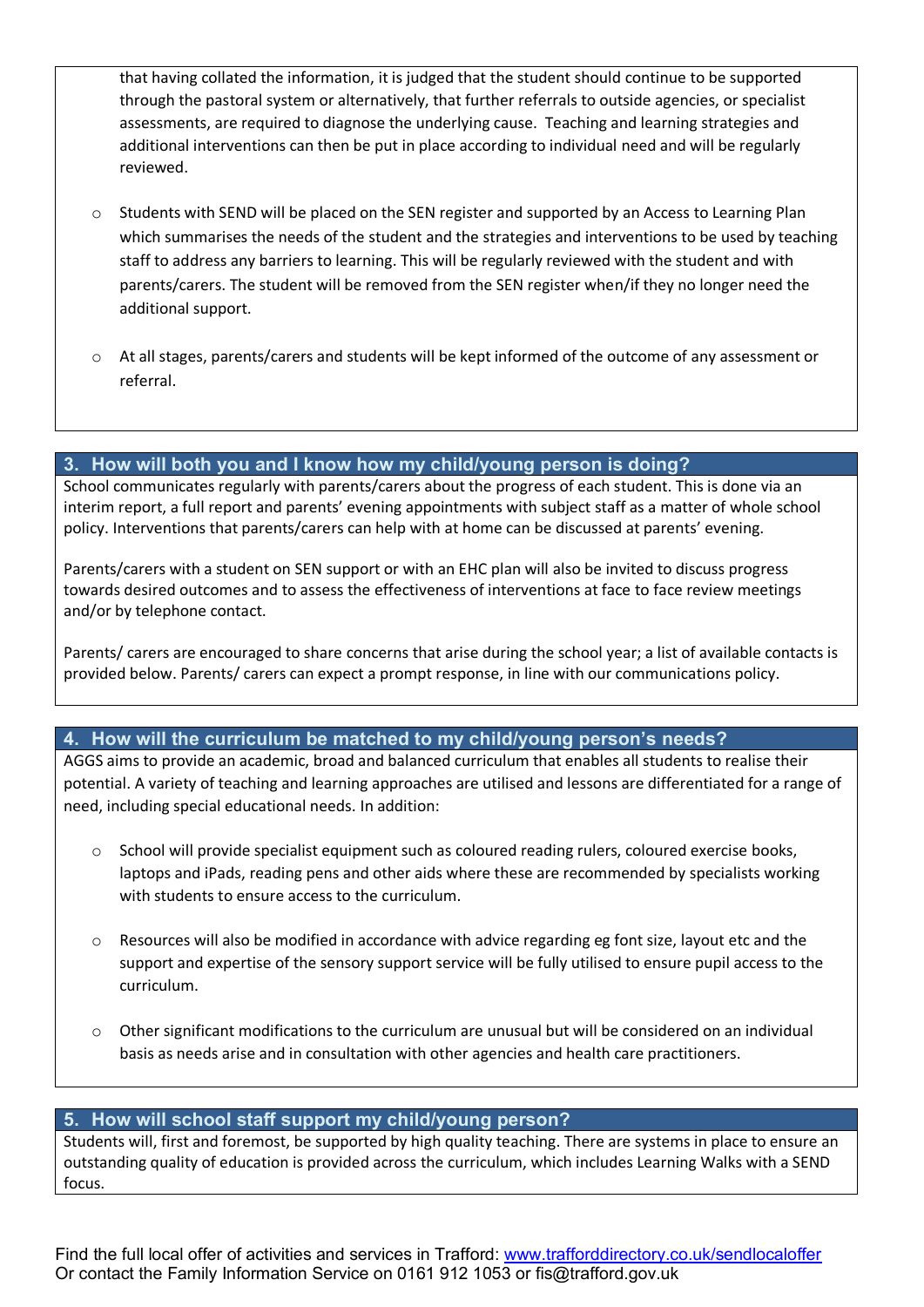As well as using their own subject knowledge and expertise, teachers are supported by the SENCo and outside specialist support services to find suitable strategies for students with SEND. Needs and additional interventions are communicated to staff by means of Access to Learning Plans and individual case conferences.

Teaching staff will ensure that approved access arrangements and reasonable adjustments including the availability of extra time or use of a laptop will be made available to students to support their normal way of working.

Pastoral staff especially the Pastoral Assistant will support students with the storing and dispensing of medication. See school website for further information.

Form tutors will support students in dealing with everyday challenges that can affect wellbeing and academic progress.

#### <span id="page-3-0"></span>**6. How is the decision made about what type and how much support my child/young person will receive?**

In order to best support students with SEND, there is an ongoing cycle of assess, plan, do, review, a graduated approach as set out in the SEN Code of Practice (2014). Information from pupils, parents/carers, classroom teachers, senior tutors and specialist services will be called upon as required to input into any decisions regarding the adaptations, interventions or reasonable adjustments required to reduce barriers to learning and ensure all students can realise their full potential.

The SEN register comprises of two categories. The highest category of need is those students who have an education, health and care (EHC) plan. These students require additional resources, for which extra funding is made available. Decisions about the support required by the individual student will be taken at review meetings to which the SENCO, parents/carers, student, outside agencies and other named individuals will be invited.

The second category are those students with SEND who require extra support but at a level below that of an EHC plan. These students will be identified as receiving SEN Support. An Access to Learning Plan will be provided which summarises their needs to teachers as well as identifying strategies that can usefully be adopted in the classroom. These strategies will be regularly reviewed.

In addition to the two categories above that appear on the SEN register, we also have students who may require monitoring and/or referral for further assessment before it is decided whether they will require SEN support. Parents/carers will always be informed of the outcome of the monitoring and/or assessment. Reports produced will be used to guide decisions made about the type of support that is put into place.

#### <span id="page-3-1"></span>**7. How will my child/young person be included in activities outside the classroom including physical activities and school trips?**

AGGS aims to educate the whole child and considers education outside of the classroom to have an important role in students' personal development and overall wellbeing. It aims to be as inclusive as possible.

- o All off-site activities are risk assessed to protect the health and safety of participants.
- $\circ$  There are times when an additional risk assessment may be required for an individual student with SEND, to allow them to participate in physical activities or a school day trip/residential visit. In such circumstances the school SENCO, parent/carer and the student would be involved in this process and school would liaise with the appropriate specialist support services.
- o On occasion, it may be necessary for a specialist support assistant to accompany the student on a trip or to support their participation in physical activities.
- $\circ$  In the unlikely event that it is considered unsafe for an individual to take part in an activity, alternative provision will be made.

Find the full local offer of activities and services in Trafford: [www.trafforddirectory.co.uk/sendlocaloffer](http://www.trafforddirectory.co.uk/sendlocaloffer) Or contact the Family Information Service on 0161 912 1053 or fis@trafford.gov.uk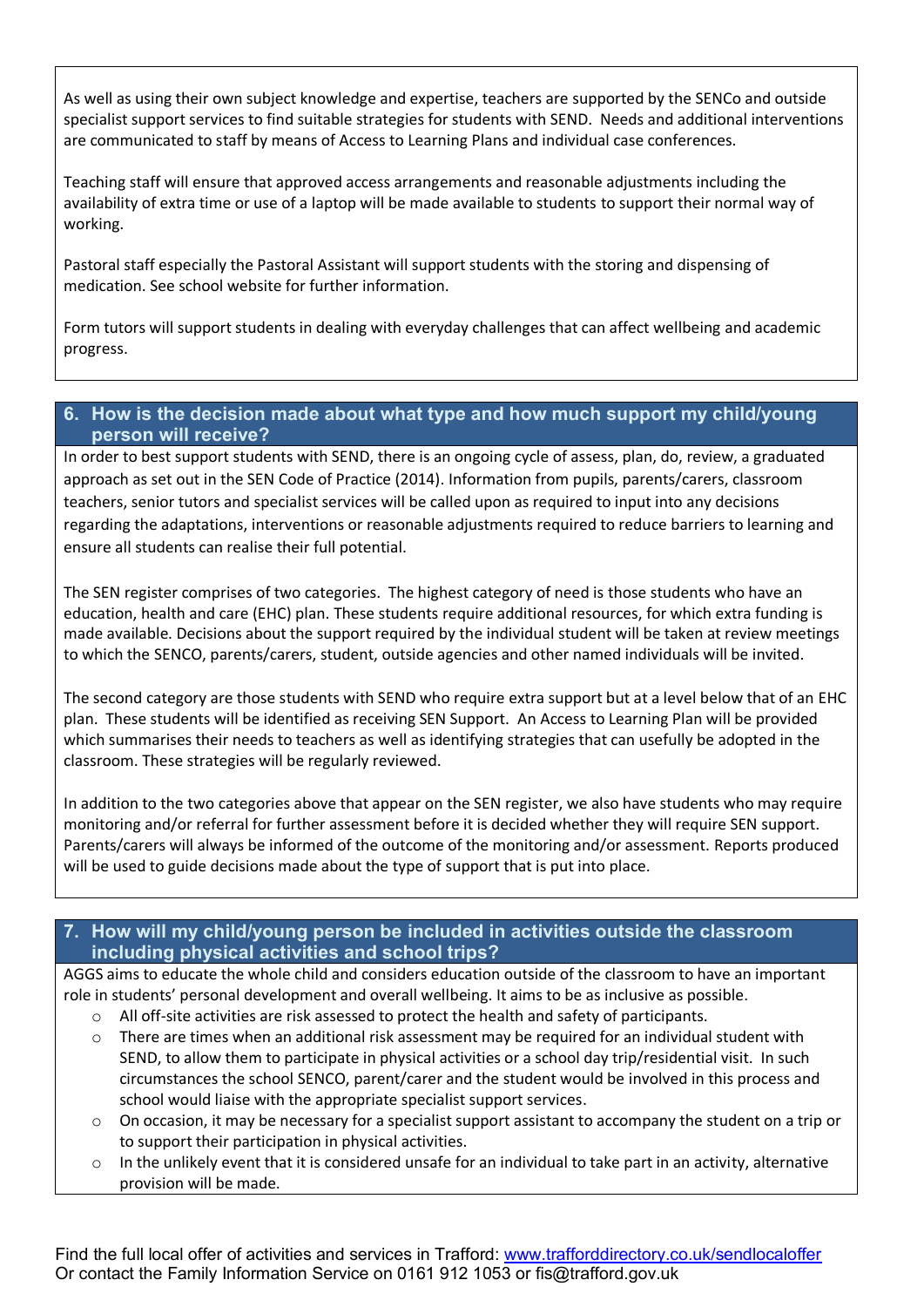#### <span id="page-4-0"></span>**8. What support will there be for my child/young person's overall wellbeing?**

Altrincham Grammar School for Girls considers student wellbeing to be of the utmost importance and prides itself on the quality of the pastoral care it provides to support and guide students throughout the school.

- Every student in Years 7-11 has a form tutor, an assistant senior tutor and a senior tutor; in the sixth form, each student has a form tutor, a senior tutor and the head of sixth form. In addition, the pastoral team is supported by the lead senior tutor, the SENCO, the pastoral assistant and the sixth form administrative team. The school also has access to the school nurse and employs a Relate Counsellor and a 42<sup>nd</sup> Street Counsellor.
- $\circ$  Termly monitoring with form tutors provides an opportunity for all students to raise any issues they wish to discuss.
- o Furthermore, sixth form students can self-refer, in confidence, to the educational psychologist should they need help and advice about anxiety, examination stress and/or depression.
- $\circ$  In recent years, Mindfulness has been introduced into the school curriculum and is delivered by trained staff. There is also a team of trained anti-bullying peer group ambassadors who run a lunchtime drop-in TV lounge and a team of student wellbeing ambassadors, coordinated by the lead senior tutor.

Further details can be found on the school website.

#### <span id="page-4-1"></span>**9. What specialist services and expertise are available at or accessed by the school?**

Both the SENCo and the Pastoral Team, work with a range of agencies and will involve the appropriate services as and when required, to ensure that the needs of all students, including those with SEND, are met. This will always be in consultation with parents/carers where the student is under 16 years of age.

- o Services we work with include health and social care, Local Authority Support Services such as Trafford SEN Advisory Service (SENAS) and Child and Adolescent Mental Health Services (CAMHS), voluntary organisations and charities such as 42nd Street.
- $\circ$  Referrals can be made by the school SENCo to the Trafford Autism and Social Communication Pathway and Trafford Combined ADHD Service.
- $\circ$  Counselling is provided by 42<sup>nd</sup> Street and other trained counsellors.
- o Bright Futures Educational Trust employs its own team of qualified educational psychologists (EPs), providing for timely and evidence-based interventions such as Cognitive Behaviour Therapy. They have recently initiated a new procedure for the identification and support of students with ASC.
- o The EPs or other specialists may be invited to observe, meet, and assess students so that appropriate personalised strategies and interventions may be put in place to support them and their families. These will be shared with teaching staff at case conferences and via the Access to Learning Plans.
- $\circ$  Representatives from specialist support services such as Trafford Sensory Impairment Support Service (TSISS) are invited to attend review meetings for pupils/students with SEND and to deliver training sessions to teaching staff.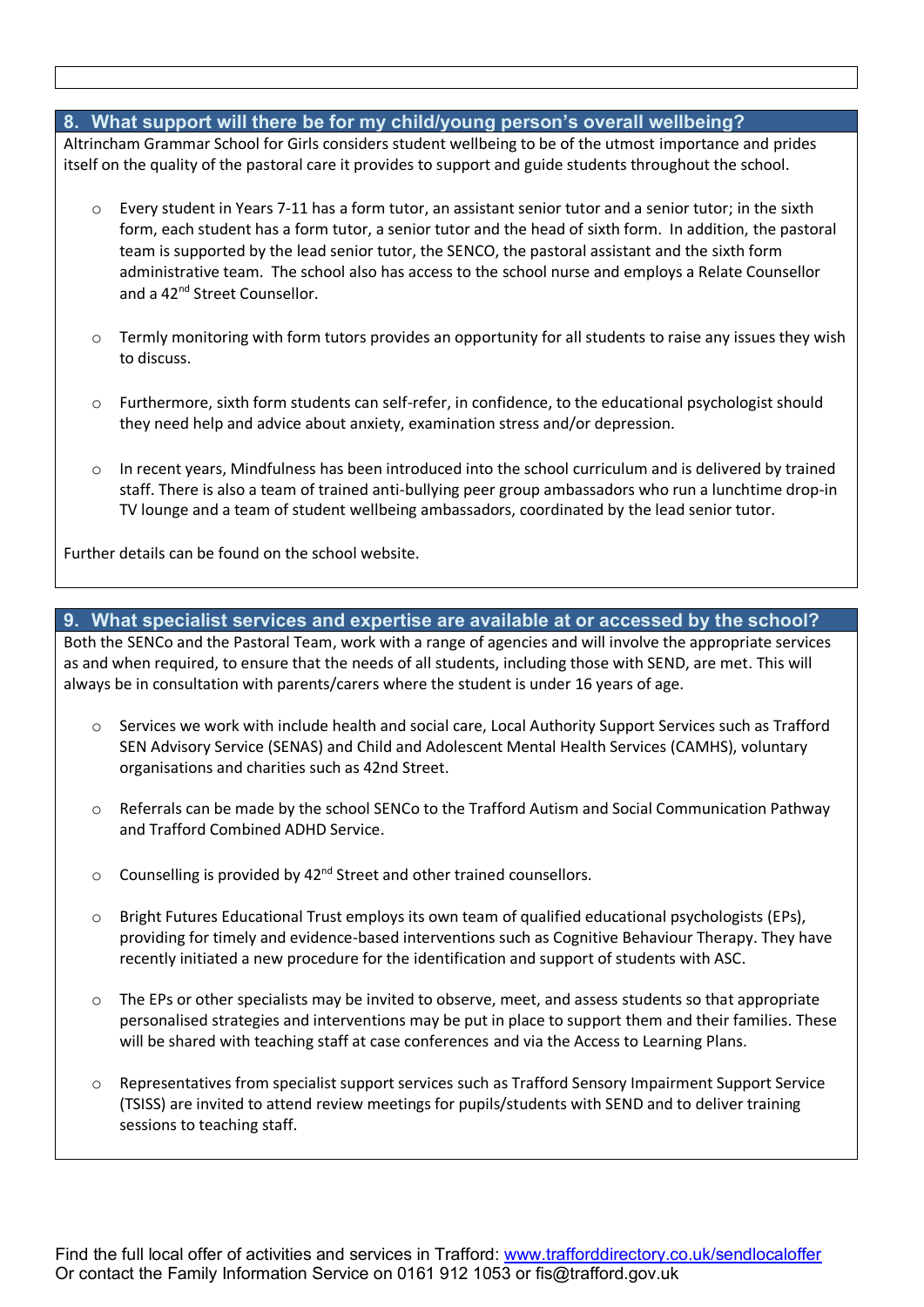o Other services and expertise available include the Education Welfare Service, Trafford Emotional Resilience Network (TERN), the school examinations officer and pastoral mentors. In addition, as a school, we work closely with our Bright Futures Educational Trust (BFET) partners and have access to the SEN expertise of Melland High School.

#### <span id="page-5-0"></span>**10.What training have the staff supporting children/young people with SEND had?**

Mrs A Hughes, the school SENCO, has gained the National Award for Special Educational Needs Coordination (2016). She has attended workshops and courses on a variety of related fields, including dyslexia and a multisensory intervention programme, mental health first aid and autistic spectrum condition. She has recently qualified as a specialist assessor for examination access arrangements (PAPAA, 2020) She regularly attends the local secondary SENCO forum for the latest updates on national and local SEND policy and procedure. Mrs Hughes has previous experience of working with students with a broad range of abilities and a range of special educational needs in several mainstream schools and as a home tutor for the Complementary Education Service in Sefton. In addition, she has experience of delivering support for KS3 literacy and teaching English to EAL learners. Other training:

- $\circ$  All staff attend the annual SEND update in September; all new staff attend an induction programme which includes sessions on inclusion and SEN, delivered by the SENCo.
- o All staff have recently attended disability awareness training (July 2021).
- $\circ$  The EPs deliver regular training to the pastoral team and/or to all staff on a range of topics including autism, emotional boundaries, sleep hygiene and anxiety. Other training may be delivered by specialists as and when the need arises.
- o The Trafford Sensory Impairment Support Service provide training and ongoing support and advice for teachers of students with a visual or hearing impairment.

The designated safeguarding lead is Mrs J Ogunmyiwa, Vice Principal. The lead senior tutor has responsibility for anti-bullying and wellbeing.

#### <span id="page-5-1"></span>**11.How accessible is the school environment?**

Where AGGS is considered the most appropriate school for a student with SEND, particularly in terms of academic ability and attainment, we aim to ensure that a full range of strategies and support are in place to enable them to access the curriculum and extra-curricular opportunities to the fullest extent possible, and to achieve the best possible outcomes. This includes consideration of the whole school environment.

- o This is a split site school and movement between sites necessitates the crossing of roads.
- $\circ$  The main school, Breeze Hill and Fairlie have been adapted for access by wheelchair users; plans are in place to increase the accessibility of the sixth form centre. Lifts are provided to ensure upper floor classrooms can be accessed by all students, including those with a physical disability or mobility difficulties. There are disabled toilet facilities. EVAC Chairs are provided for emergency situations where students need to get downstairs without use of their wheelchair/crutches.
- $\circ$  Other reasonable adjustments such as the provision of specialist equipment to aid access to lesson resources projected onto whiteboards are organised on an individual basis according to need.
- o We work with specialist agencies and other experts such as the Trafford orientation and mobility officer to consider what further adaptations may be required to ensure equality of access.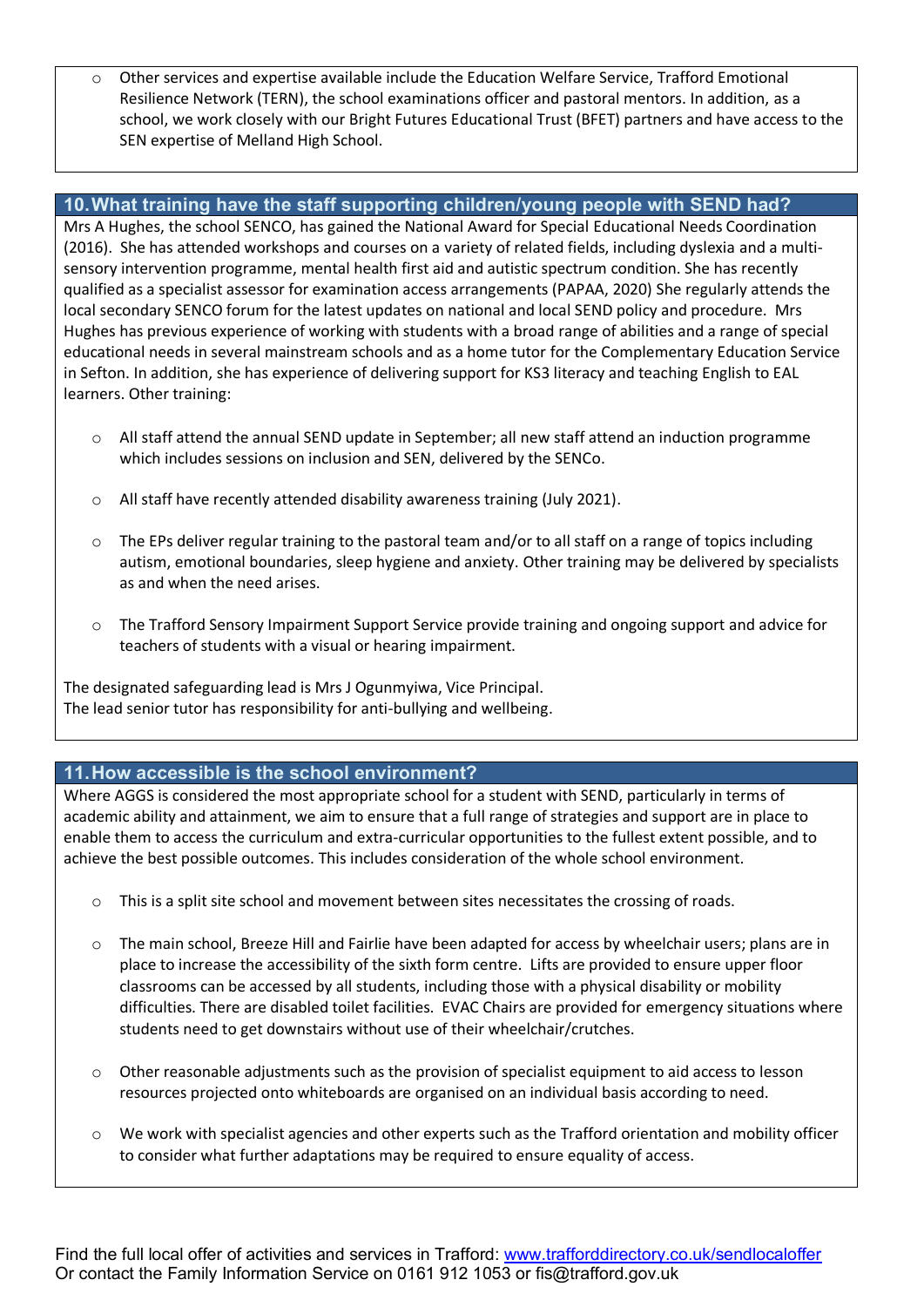The school accessibility plan is available on the school website.

#### <span id="page-6-0"></span>**12.How are parents and young people themselves involved in the school?**

Parents/carers and students have numerous opportunities for involvement in day to day school life at AGGS.

- $\circ$  This includes dance and drama productions, school choir(s), orchestra; student leadership roles such as charity and school council representatives, school prefects and wellbeing ambassadors; and a wide range of sporting and other extra-curricular activities.
- $\circ$  There is an active Parent Teacher Association which organises various fund-raising events including school fairs, raffles and sponsored runs.
- o Parents/ carers are encouraged to attend a variety of induction and information evenings at different stages in their child's education such as at the start of Year 7, in Year 9 in preparation for making GCSE option choices and in Year 11/13 as students make decisions regarding post-16 and post-18 education.
- $\circ$  In addition, parents/carers of students with SEND are invited to attend review meetings and/or to meetings with professionals from outside agencies, as well as having regular communication with the SENCo and the other teaching members of staff and senior tutors via the normal school reporting arrangements, telephone or email contact or by appointment.
- $\circ$  The students receiving SEN Support or those with an EHC plan will be invited to meet with the SENCo, at least once annually, to review their Access to Learning Plan. They will be encouraged to attend all meetings with outside agencies and support services.

#### <span id="page-6-1"></span>**13.Who can I contact for further information?**

The first point of contact for any queries regarding a student at the school would be the senior tutor/assistant senior tutor who can be contacted either by telephone 0161 912 5912 or email: [admin@aggs.bright](mailto:admin@aggs.bright-futures.co.uk)[futures.co.uk](mailto:admin@aggs.bright-futures.co.uk)

If you wish to speak to the SENCO, Mrs A Hughes, you can contact her on the school telephone number 0161 912 5912 or email: [admin@aggs.bright-futures.co.uk](mailto:admin@aggs.bright-futures.co.uk)

For any queries about admission to the school please contact the Admissions Secretary, Mrs A Sullivan by email: [admissions@aggs.bright-futures.co.uk](mailto:admissions@aggs.bright-futures.co.uk) or by telephone 0161 912 5912.

Other specialist services such as Trafford Sensory Impairment Support Service may be contacted. The details of these services can be found on the Trafford Directory (see below).

#### <span id="page-6-2"></span>**14.How will the school prepare and support my child/young person to join the school, transfer to a new school or the next stage of education and life?**

AGGS has effective procedures in place to ensure a smooth transition between primary and secondary school:

- $\circ$  An annual open evening for prospective pupils in Year 5 and their parents/carers, during which initial contact can be made with the SENCo.
- $\circ$  An induction day during the summer term when Year 6 joiners are welcomed into school to spend a day with their form group and form tutor to participate in taster lessons and friendship/ team-building activities.
- $\circ$  Staff visits to feeder primary schools in the summer term prior to enrolment, to meet the Year 6 joiners and their teachers.
- o A singles afternoon for those pupils who are the only new intake to join us from any one primary school setting, to engage in a range of fun activities and make new friends.
- o An induction evening in the first half term of Year 7 to enable all parents/carers to meet teaching staff, including form tutors.